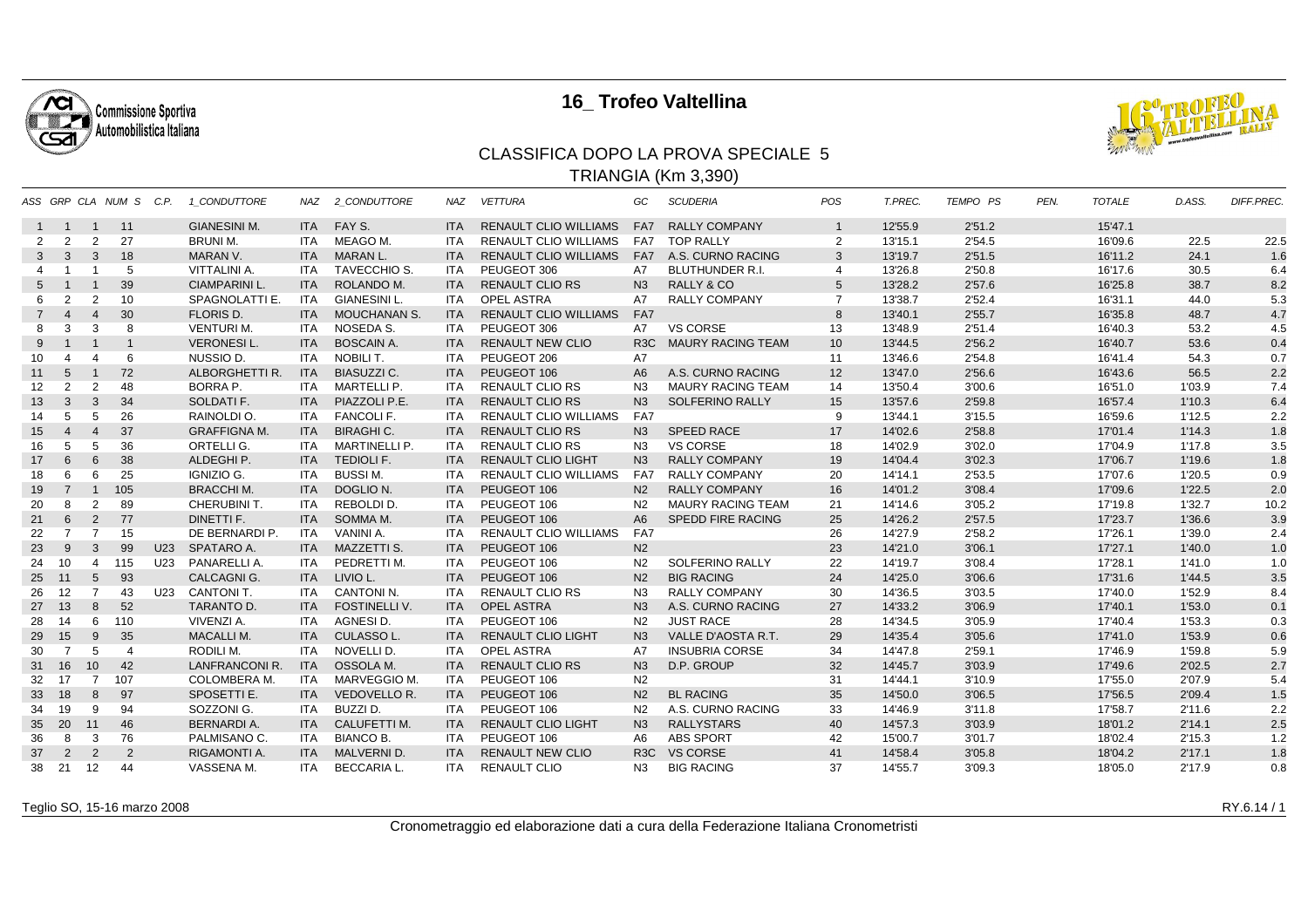|    |                |                 | ASS GRP CLA NUM S C.P. |                 | 1_CONDUTTORE        |            | NAZ 2_CONDUTTORE     | NAZ        | <b>VETTURA</b>               | GC               | <b>SCUDERIA</b>             | <b>POS</b> | T.PREC. | TEMPO PS | PEN. | <b>TOTALE</b> | D.ASS. | DIFF.PREC. |
|----|----------------|-----------------|------------------------|-----------------|---------------------|------------|----------------------|------------|------------------------------|------------------|-----------------------------|------------|---------|----------|------|---------------|--------|------------|
| 39 | 22             | 10 <sup>°</sup> | 109                    |                 | DESTEFANO N.        | <b>ITA</b> | MACI S.              | <b>ITA</b> | PEUGEOT 106                  | N <sub>2</sub>   |                             | 36         | 14'55.3 | 3'12.0   |      | 18'07.3       | 2'20.2 | 2.3        |
| 40 | 23             | 11              | 104                    | U23             | BERETTA S.          | ITA        | <b>COLOMBINI L.</b>  | <b>ITA</b> | PEUGEOT 106                  | N <sub>2</sub>   |                             | 39         | 14'57.1 | 3'10.6   |      | 18'07.7       | 2'20.6 | 0.4        |
| 41 | 8              | $\mathbf{1}$    | 81                     | U <sub>23</sub> | <b>MAGNANI A.</b>   | <b>ITA</b> | <b>TODESCHINI D.</b> | <b>ITA</b> | <b>OPEL CORSA</b>            | FA <sub>6</sub>  | <b>ALBERTO ALBERTI</b>      | 43         | 15'00.9 | 3'14.6   |      | 18'15.5       | 2'28.4 | 7.8        |
| 42 | 24             | 12              | 118                    |                 | <b>BENDOTTI G.</b>  | ITA        | CORIA E.             | <b>ITA</b> | <b>SUZUKI SWIFT SPORT</b>    | N <sub>2</sub>   | <b>SPEED RACE</b>           | 45         | 15'01.8 | 3'14.2   |      | 18'16.0       | 2'28.9 | 0.5        |
|    | 24             | 12              | 91                     |                 | FAREA G.            | <b>ITA</b> | <b>LEGENA T.</b>     | <b>ITA</b> | PEUGEOT 106                  | N <sub>2</sub>   | <b>RALLYSTARS</b>           | 47         | 15'08.3 | 3'07.7   |      | 18'16.0       | 2'28.9 |            |
| 44 | $\overline{1}$ | -1              | 122                    |                 | PENNINO R.          | ITA.       | CHIACCHELLA C.       | <b>ITA</b> | PEUGEOT 106                  | FN <sub>1</sub>  | <b>BLUTHUNDER R.I.</b>      | 44         | 15'01.3 | 3'16.3   |      | 18'17.6       | 2'30.5 | 1.6        |
| 45 | - 26           | 14              | 117                    |                 | <b>TARTAINIO.</b>   | <b>ITA</b> | OSSOLA F.            | ITA        | <b>CITROEN SAXO</b>          | N <sub>2</sub>   | <b>INSUBRIA CORSE</b>       | 46         | 15'05.0 | 3'13.3   |      | 18'18.3       | 2'31.2 | 0.7        |
| 46 | 9              | $\overline{4}$  | 75                     |                 | SALDARINI R.        | ITA        | GELA A.              | <b>ITA</b> | PEUGEOT 106                  | A6               | <b>BLUTHUNDER R.I.</b>      | 49         | 15'12.6 | 3'06.1   |      | 18'18.7       | 2'31.6 | 0.4        |
| 47 | 27             | 15              | 108                    |                 | <b>SOMMARIVA G.</b> | <b>ITA</b> | <b>SCAGLIA E.</b>    | <b>ITA</b> | <b>CITROEN SAXO</b>          | N <sub>2</sub>   | <b>SCUDERIA LEONESSA</b>    | 48         | 15'09.9 | 3'10.0   |      | 18'19.9       | 2'32.8 | 1.2        |
| 48 | 28             | 16              | 98<br>E                |                 | NARITELLI N.        | ITA        | LIBANORO A.          | <b>ITA</b> | PEUGEOT 106                  | N <sub>2</sub>   | <b>RALLY COMPANY</b>        | 51         | 15'14.0 | 3'11.4   |      | 18'25.4       | 2'38.3 | 5.5        |
| 49 | 2              | $\mathbf{1}$    | 55                     |                 | MAZZUCCHI E.        | <b>ITA</b> | FOPPOLI P.           | <b>ITA</b> | <b>RENAULT CLIO WILLIAMS</b> | FN <sub>3</sub>  | <b>RALLY COMPANY</b>        | 50         | 15'12.7 | 3'16.0   |      | 18'28.7       | 2'41.6 | 3.3        |
| 50 | 9              | $\overline{1}$  | 85                     |                 | <b>BRAMBILLA R.</b> | <b>ITA</b> | <b>BRAMBILLA M.</b>  | <b>ITA</b> | PEUGEOT 106                  | FA <sub>5</sub>  | <b>ABS SPORT</b>            | 52         | 15'21.1 | 3'09.1   |      | 18'30.2       | 2'43.1 | 1.5        |
| 51 | 29             | 17              | 106                    |                 | U23 CIAPESSONI M.   | <b>ITA</b> | PEDUZZI D.           | <b>ITA</b> | PEUGEOT 106                  | N <sub>2</sub>   |                             | 54         | 15'22.4 | 3'11.0   |      | 18'33.4       | 2'46.3 | 3.2        |
| 52 | 3              | 2               | 70                     |                 | MAFFESSOLI G.       | ITA.       | LAFFRANCHI M.        | <b>ITA</b> | PEUGEOT 309                  | FN <sub>3</sub>  |                             | 53         | 15'21.3 | 3'14.0   |      | 18'35.3       | 2'48.2 | 1.9        |
| 53 | 30             | 18              | 90                     |                 | <b>ADAMOLIS.</b>    | <b>ITA</b> | <b>TAGLIABUE W.</b>  | <b>ITA</b> | PEUGEOT 106                  | N <sub>2</sub>   | <b>ABS SPORT</b>            | 56         | 15'30.7 | 3'08.5   |      | 18'39.2       | 2'52.1 | 3.9        |
| 54 | $\overline{4}$ | 3               | 54                     | U23             | FONTANA I.          | ITA        | PARRAVICINI L.       | <b>ITA</b> | RENAULT CLIO WILLIAMS        | FN3              | BLUTHUNDER R.I.             | 55         | 15'24.4 | 3'17.2   |      | 18'41.6       | 2'54.5 | 2.4        |
| 55 | 31             | 19              | 95                     |                 | PONCETTA K.         | <b>ITA</b> | <b>PANIGAT</b>       | <b>ITA</b> | PEUGEOT 106                  | N <sub>2</sub>   | <b>RALLY COMPANY</b>        | 57         | 15'33.2 | 3'11.3   |      | 18'44.5       | 2'57.4 | 2.9        |
|    | 32             | 20              | 114                    |                 | VECCHIO D.          | ITA        | <b>GAANTUCCIA.</b>   | <b>ITA</b> | <b>CITROEN SAXO</b>          | N <sub>2</sub>   | <b>VALCUVIA CORSE</b>       |            |         |          |      |               | 3'01.8 |            |
| 56 |                | $\overline{4}$  |                        |                 |                     |            |                      |            |                              |                  |                             | 58         | 15'33.9 | 3'15.0   |      | 18'48.9       |        | 4.4        |
| 57 | 5              |                 | 58                     |                 | AMICI R.            | <b>ITA</b> | AMICI C.             | <b>ITA</b> | <b>RENAULT 5 GT TURBO</b>    | FN <sub>3</sub>  | MIRABELLA MILLE MIGLI       | 61         | 15'41.8 | 3'09.8   |      | 18'51.6       | 3'04.5 | 2.7        |
| 58 | 10             | 6               | $\overline{7}$         |                 | PAPA L.A.           | ITA.       | MIRAGLIOTTA A.       | <b>ITA</b> | <b>OPEL ASTRA</b>            | A7               | X 1/9 TEAM ITALIA           | 68         | 15'48.4 | 3'03.9   |      | 18'52.3       | 3'05.2 | 0.7        |
| 59 | 6              | $\overline{2}$  | 121                    |                 | <b>MENDENIG.</b>    | <b>ITA</b> | REGHENZANI A.        | <b>ITA</b> | PEUGEOT 205                  | FN <sub>1</sub>  | <b>SPEED RACE</b>           | 59         | 15'35.0 | 3'21.6   |      | 18'56.6       | 3'09.5 | 4.3        |
| 60 | 33             | 13              | 41                     |                 | ROMAN M.            | <b>ITA</b> | ROGNONI G.           | <b>ITA</b> | <b>RENAULT CLIO RS</b>       | N3               |                             | 63         | 15'43.6 | 3'14.4   |      | 18'58.0       | 3'10.9 | 1.4        |
| 61 | 10             | 2               | 86                     |                 | <b>BRANCHIF.</b>    | <b>ITA</b> | CALUFETTI T.         | <b>ITA</b> | PEUGEOT 106                  | FA <sub>5</sub>  | <b>RALLYSTARS</b>           | 64         | 15'43.8 | 3'15.3   |      | 18'59.1       | 3'12.0 | 1.1        |
| 62 | $\overline{7}$ | 3               | 125                    |                 | <b>SGAMBATO L.</b>  | <b>ITA</b> | <b>MANSUETI I.</b>   | <b>ITA</b> | PEUGEOT 106                  | FN <sub>1</sub>  | <b>BLUTHUNDER R.I.</b>      | 60         | 15'40.7 | 3'19.4   |      | 19'00.1       | 3'13.0 | 1.0        |
| 63 | 8              | $\overline{4}$  | 124                    |                 | U23 STEFANONI M.    | <b>ITA</b> | DE VIVO C.           | <b>ITA</b> | PEUGEOT 106                  | FN <sub>1</sub>  | <b>VS CORSE</b>             | 62         | 15'42.4 | 3'22.5   |      | 19'04.9       | 3'17.8 | 4.8        |
| 64 | 34             | 21              | 100                    |                 | <b>BIONDI D.</b>    | <b>ITA</b> | ADAMOLI F.           | ITA        | PEUGEOT 106                  | N <sub>2</sub>   | <b>VS CORSE</b>             | 67         | 15'48.2 | 3'20.1   |      | 19'08.3       | 3'21.2 | 3.4        |
|    | 65 35          | 22              | 112                    |                 | MOSCATO G.          | <b>ITA</b> | TABACCO G.           | ITA        | <b>CITROEN SAXO</b>          | N <sub>2</sub>   |                             | 69         | 15'49.3 | 3'23.3   |      | 19'12.6       | 3'25.5 | 4.3        |
|    | 3              | 3               | 3                      |                 | MORETTI M.          | ITA        | <b>BOTTINELLI G.</b> | <b>ITA</b> | <b>RENAULT NEW CLIO</b>      | R <sub>3</sub> C | <b>CASTELLO SPEED</b>       | 75         | 16'07.8 | 3'04.8   |      | 19'12.6       | 3'25.5 |            |
|    | 67 36          | $\mathbf{1}$    | 120                    |                 | MANDELLI E.         | <b>ITA</b> | <b>MANGOLINI R.</b>  | <b>ITA</b> | ROVER MG ZR 105              | N <sub>1</sub>   | A.S. CURNO RACING           | 70         | 15'54.0 | 3'19.0   |      | 19'13.0       | 3'25.9 | 0.4        |
| 68 | 11             | 2               | 80                     |                 | <b>MAGGIONI G.</b>  | ITA        | <b>CORRADINI F.</b>  | <b>ITA</b> | OPEL CORSA GSI               | FA6              | ALBERTO ALBERTI             | 72         | 16'00.7 | 3'13.3   |      | 19'14.0       | 3'26.9 | 1.0        |
| 69 | 11             | $5\overline{)}$ | 78                     |                 | <b>MAZZERIS.</b>    | <b>ITA</b> | DI TOMMASO P.        | <b>ITA</b> | PEUGEOT 106                  | A <sub>6</sub>   | <b>BIG RACING</b>           | 71         | 15'59.4 | 3'15.0   |      | 19'14.4       | 3'27.3 | 0.4        |
| 70 | 37             | 23              | 113                    |                 | CAVALLI F.          | <b>ITA</b> | <b>CURKOVIC M.</b>   | <b>ITA</b> | <b>CITROEN SAXO</b>          | N <sub>2</sub>   | <b>BLUTHUNDER R.I.</b>      | 66         | 15'46.4 | 3'30.9   |      | 19'17.3       | 3'30.2 | 2.9        |
| 71 | 9              | 5               | 56                     |                 | <b>CATTANEO L.</b>  | <b>ITA</b> | CATALANO P.          | <b>ITA</b> | <b>RENAULT CLIO WILLIAMS</b> | FN <sub>3</sub>  | <b>BIG RACING</b>           | 73         | 16'04.1 | 3'25.5   |      | 19'29.6       | 3'42.5 | 12.3       |
| 72 | 10             | 6               | 53                     |                 | NEMBER A.           | ITA        | SAVIO I.             | <b>ITA</b> | RENAULT CLIO WILLIAMS        | FN3              | <b>MAURY RACING TEAM</b>    | 74         | 16'04.3 | 3'28.1   |      | 19'32.4       | 3'45.3 | 2.8        |
|    | 73 38          | 24              | 96                     |                 | <b>RUSCONI M.</b>   | <b>ITA</b> | <b>MARCHIONI G.</b>  | <b>ITA</b> | PEUGEOT 106                  | N <sub>2</sub>   | <b>RALLY COMPANY</b>        | 78         | 16'20.2 | 3'15.5   |      | 19'35.7       | 3'48.6 | 3.3        |
| 74 | 11             | 5               | 123                    |                 | <b>BIANCHI G.</b>   | ITA        | MORA E.              | <b>ITA</b> | PEUGEOT 106                  | FN <sub>1</sub>  | <b>RALLYSTARS</b>           | 76         | 16'11.3 | 3'26.3   |      | 19'37.6       | 3'50.5 | 1.9        |
| 75 | 39             | 25              | 102                    |                 | <b>VIMERCATI C.</b> | <b>ITA</b> | <b>VIMERCATI A.</b>  | <b>ITA</b> | PEUGEOT 106                  | N <sub>2</sub>   | <b>BIG RACING</b>           | 77         | 16'18.1 | 3'20.9   |      | 19'39.0       | 3'51.9 | 1.4        |
| 76 | 12             | 6               | 82                     |                 | CAPPI M.            | <b>ITA</b> | <b>GALIMBERTI C.</b> | <b>ITA</b> | <b>OPEL CORSA</b>            | A6               | <b>BLUTHUNDER R.I.</b>      | 80         | 16'35.8 | 3'13.4   |      | 19'49.2       | 4'02.1 | 10.2       |
|    | 77 13          | $\overline{7}$  | 79                     |                 | <b>BARATELLA A.</b> | <b>ITA</b> | <b>BRAGA B.</b>      | <b>ITA</b> | PEUGEOT 106                  | A <sub>6</sub>   | <b>ALBERTO ALBERTI</b>      | 79         | 16'32.1 | 3'18.7   |      | 19'50.8       | 4'03.7 | 1.6        |
| 78 | -12            | 3               | 87                     |                 | PINA L.             | <b>ITA</b> | MOROTTI B.           | <b>ITA</b> | PEUGEOT 106                  | FA <sub>5</sub>  | <b>BLUTHUNDER R.I.</b>      | 82         | 16'41.7 | 3'19.2   |      | 20'00.9       | 4'13.8 | 10.1       |
| 79 | 40             | 14              | 51                     |                 | SPIRITO M.          | <b>ITA</b> | GOTTI S.             | <b>ITA</b> | <b>RENAULT CLIO RS</b>       | N3               | A.S. CURNO RACING           | 85         | 17'10.7 | 3'05.8   |      | 20'16.5       | 4'29.4 | 15.6       |
| 80 | 12             | $\overline{1}$  | 119                    |                 | CILIO N.            | <b>ITA</b> | CILIO A.             | <b>ITA</b> | OPEL CORSA                   | FN <sub>2</sub>  |                             | 84         | 16'58.9 | 3'20.2   |      | 20'19.1       | 4'32.0 | 2.6        |
| 81 | 13             | $6\phantom{1}$  | 126                    |                 | <b>BOLOGNINI R.</b> | <b>ITA</b> | <b>BOLOGNINI S.</b>  | <b>ITA</b> | PEUGEOT 106                  | FN <sub>1</sub>  | <b>BIG RACING</b>           | 83         | 16'51.5 | 3'34.4   |      | 20'25.9       | 4'38.8 | 6.8        |
|    | 82 14          | $\overline{1}$  | 84 F                   |                 | MORINI E.M.         | ITA        | <b>BONACINA M.L.</b> | <b>ITA</b> | MG ROVER ZR 105              | A5               | <b>BLUTHUNDER R.I.</b>      | 86         | 17'37.1 | 3'40.1   |      | 21'17.2       | 5'30.1 | 51.3       |
| 83 | 41             | 26              | 116                    |                 | RAVEGLIA F.         | <b>ITA</b> | RAVEGLIA I.          | <b>ITA</b> | PEUGEOT 106                  | N <sub>2</sub>   | <b>DEL LARIO</b>            | 87         | 19'35.2 | 3'15.3   |      | 22'50.5       | 7'03.4 | 1'33.3     |
|    | 84 13          | 8               | 31                     |                 | CONTE L.            | <b>ITA</b> | PEDRAZZANI G.        | <b>ITA</b> | <b>RENAULT CLIO WILLIAMS</b> | FA7              | <b>DONNELLO RACING TEAM</b> | 38         | 14'56.0 | 9'11.1   |      | 24'07.1       | 8'20.0 | 1'16.6     |
|    |                |                 |                        |                 |                     |            |                      |            |                              |                  |                             |            |         |          |      |               |        |            |

Teglio SO, 15-16 marzo 2008